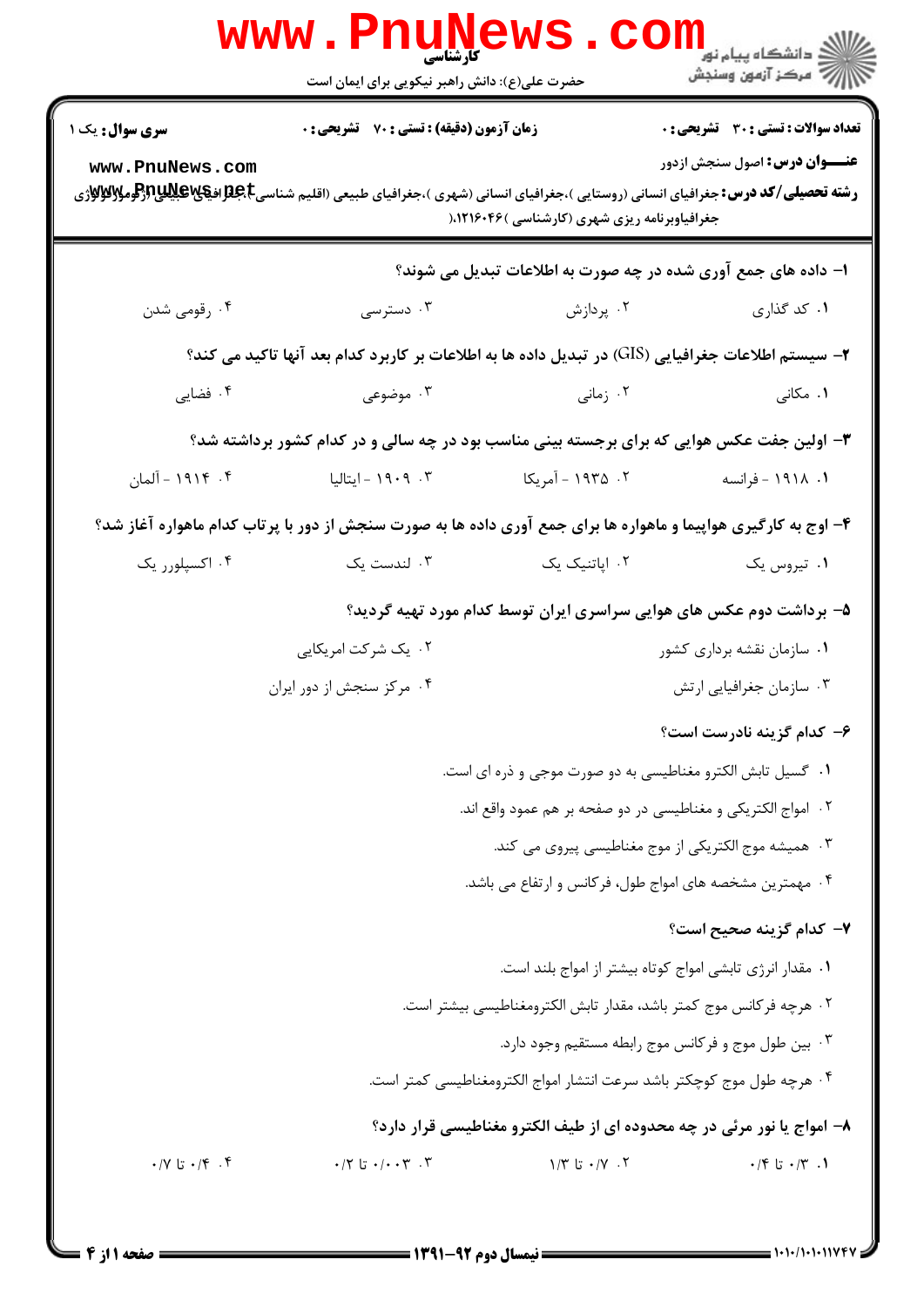|                                                                                                                                                     | حضرت علی(ع): دانش راهبر نیکویی برای ایمان است                                                                                                                                                              |                                                               | ڪ دانشڪاه پيام نور<br><mark>∕</mark> 7 مرڪز آزمون وسنڊش                              |  |  |
|-----------------------------------------------------------------------------------------------------------------------------------------------------|------------------------------------------------------------------------------------------------------------------------------------------------------------------------------------------------------------|---------------------------------------------------------------|--------------------------------------------------------------------------------------|--|--|
| <b>سری سوال :</b> ۱ یک<br>www.PnuNews.com                                                                                                           | <b>زمان آزمون (دقیقه) : تستی : 70 قشریحی : 0</b><br><b>رشته تحصیلی/کد درس:</b> جغرافیای انسانی (روستایی )،جغرافیای انسانی (شهری )،جغرافیای طبیعی (اقلیم شناسیCبهایاتیالاتیاللاتیاتراتومولایاتیاتراتومولایا | )،جغرافیاوبرنامه ریزی شهری (کارشناسی )۱۲۱۶۰۴۶                 | <b>تعداد سوالات : تستی : 30 ٪ تشریحی : 0</b><br><b>عنـــوان درس:</b> اصول سنجش ازدور |  |  |
| ۹- این امواج در شرایط بد آب و هوایی نیز قادر به عبور از جو هستند، قابلیت نفوذ آنها در ابرها و رطوبت جو عالی است و<br>اهمیت زیادی در دور سنجی دارند. |                                                                                                                                                                                                            |                                                               |                                                                                      |  |  |
| ۰۴ امواج مادون قرمز                                                                                                                                 | ۰۳ امواج گاما                                                                                                                                                                                              | ٠٢ امواج ماوراء بنفش                                          | ٠١. امواج مايكروويو                                                                  |  |  |
|                                                                                                                                                     |                                                                                                                                                                                                            |                                                               | ۱۰– کدام پدیده از نتایج رخداد ″پخش ریلای″ نیست ؟                                     |  |  |
|                                                                                                                                                     | ۰۲ پدیده شفق و فلق                                                                                                                                                                                         |                                                               | ۰۱ رنگ آبی آسمان                                                                     |  |  |
|                                                                                                                                                     | ۰۴ تیرگی هوا                                                                                                                                                                                               |                                                               | ۰۳ رنگ سفید ابرها از بالا                                                            |  |  |
| 11– پخش غیر انتخابی در چه صورت اتفاق می افتد؟                                                                                                       |                                                                                                                                                                                                            |                                                               |                                                                                      |  |  |
| ۰۱ قطر ذرات جو بیشتر از طول موج انرژی تابشی الکترومغناطیسی باشد.<br>۰۲ قطر ذرات جو کمتر از طول موج انرژی تابشی باشد.                                |                                                                                                                                                                                                            |                                                               |                                                                                      |  |  |
|                                                                                                                                                     |                                                                                                                                                                                                            |                                                               |                                                                                      |  |  |
|                                                                                                                                                     |                                                                                                                                                                                                            |                                                               | ۰۴ قطر ذرات جو با طول موج انرژی تابشی برابر باشد.                                    |  |  |
|                                                                                                                                                     | <b>۱۲</b> - کدام گزینه جزو پنجره های جوی مورد استفاده در سنجش از دور نمی باشد؟                                                                                                                             |                                                               |                                                                                      |  |  |
|                                                                                                                                                     | ۰۱ محدوده طول موج ۳۸ /۷۰ تا ۷۲ /۰۰میکرومتر در باند مرئی                                                                                                                                                    |                                                               |                                                                                      |  |  |
|                                                                                                                                                     | ۰۲ محدوده طول موج ۷۲ /۳۰ ۳ میکرومتر در باند مادون قرمز نزدیک و میانی                                                                                                                                       |                                                               |                                                                                      |  |  |
|                                                                                                                                                     |                                                                                                                                                                                                            | ۰۳ محدوده طول موج ۵/۳ تا ۵ میکرومتر در باند مادون قرمز حرارتی |                                                                                      |  |  |
|                                                                                                                                                     |                                                                                                                                                                                                            | ۰۴ محدوده طول موج ۸ تا ۱۴ میکرومتر در باند مادون قرمز حرارتی  |                                                                                      |  |  |
|                                                                                                                                                     |                                                                                                                                                                                                            |                                                               | ۱۳– در عکسبرداری از کدام نوع انعکاس نمی <u>توان</u> استفاده نمود؟                    |  |  |
|                                                                                                                                                     | ۰۲ انعکاس طیفی گیاهان                                                                                                                                                                                      |                                                               | ۰۱ انعکاس پخشی                                                                       |  |  |
|                                                                                                                                                     | ۰۴ انعکاس آئینه ای                                                                                                                                                                                         |                                                               | ۰۳ انعکاس طیفی خاک                                                                   |  |  |
| ۱۴– گیاهان سبز امواج الکترومغناطیسی را در کدام محدوده جذب ننموده، بلکه منعکس می نمایند؟                                                             |                                                                                                                                                                                                            |                                                               |                                                                                      |  |  |
| ۰۴ ماوراء بنفش                                                                                                                                      | ۰۳ مادون قرمز میانی                                                                                                                                                                                        | ۰۲ محدوده طیف مرئی                                            | ۰۱ مادون قرمز نزدیک                                                                  |  |  |
|                                                                                                                                                     |                                                                                                                                                                                                            |                                                               |                                                                                      |  |  |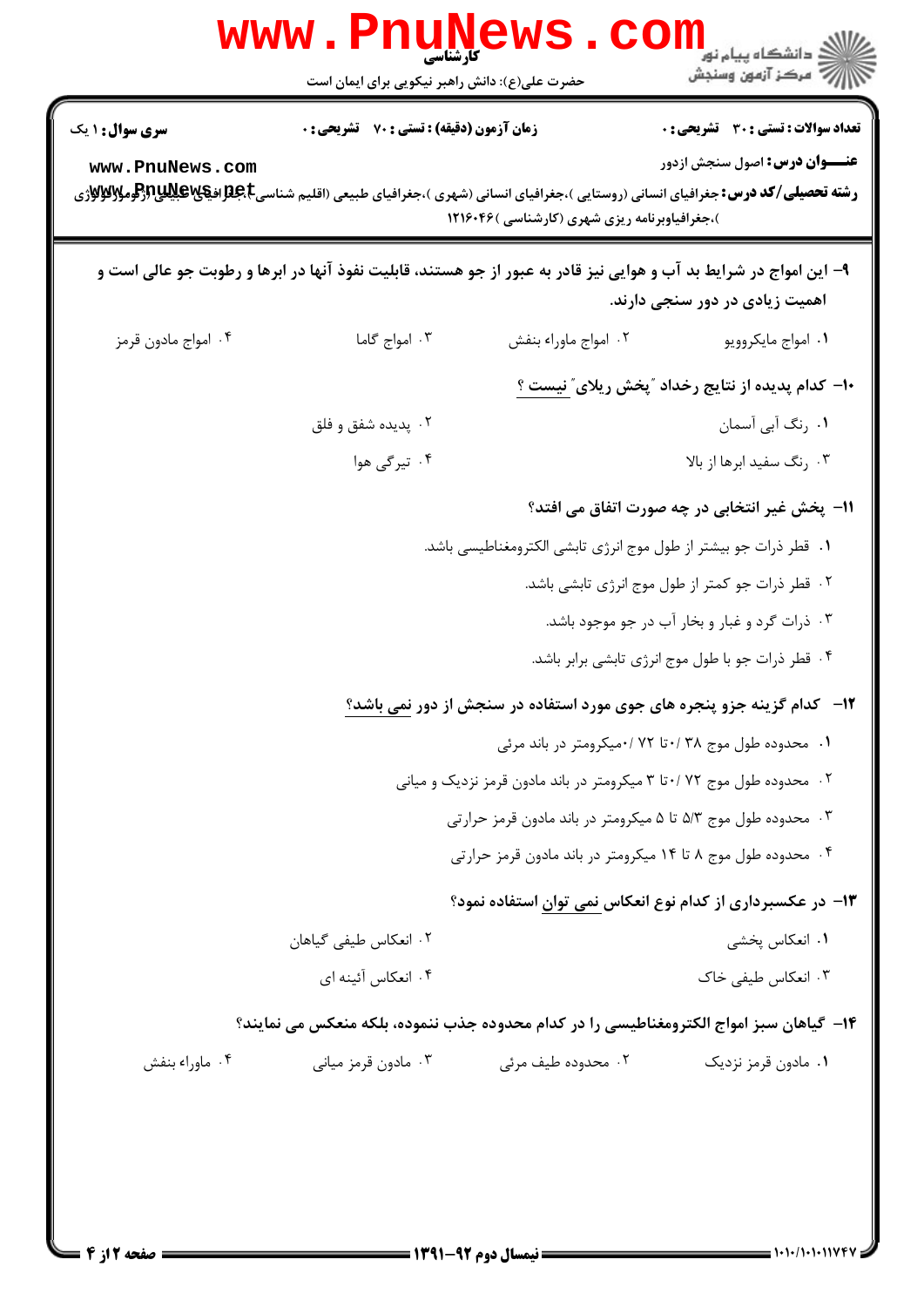|                                           | کا, شناسی<br>حضرت علی(ع): دانش راهبر نیکویی برای ایمان است                                                                                                                                       |                                                                                                                      |                                                                                                      |
|-------------------------------------------|--------------------------------------------------------------------------------------------------------------------------------------------------------------------------------------------------|----------------------------------------------------------------------------------------------------------------------|------------------------------------------------------------------------------------------------------|
| <b>سری سوال : ۱ یک</b><br>www.PnuNews.com | زمان آزمون (دقیقه) : تستی : 70 ٪ تشریحی : 0<br><b>رشته تحصیلی/کد درس:</b> جغرافیای انسانی (روستایی )،جغرافیای انسانی (شهری )،جغرافیای طبیعی (اقلیم شناسی <b>E،طبلاتیاشیاشی (تراومولایاتور</b> ژی |                                                                                                                      | <b>تعداد سوالات : تستی : 30 ٪ تشریحی : 0</b><br><b>عنـــوان درس:</b> اصول سنجش ازدور                 |
|                                           |                                                                                                                                                                                                  | )،جغرافیاوبرنامه ریزی شهری (کارشناسی )۱۲۱۶۰۴۶<br>۰۱ هر چه طول موج افزایش یابد میزان انعکاس انرژی تابشی کاهش می یابد. | ۱۵– در مورد خصوصیات انعکاس طیفی خاک ها کدام گزینه نادرست است؟                                        |
|                                           | ۰۳ منحنی انعکاس طیفی خاک رس در باندهای جذب آب دارای افت شدید میزان انعکاس است.                                                                                                                   | ۰۲ میزان انعکاس انرژی تابشی در محدوده امواج مرئی در خاک حاوی مواد آلی بسیار کم است.                                  |                                                                                                      |
|                                           | ۱۶– در چه محدوده ای از طیف انرژی تابشی الکترومغناطیسی میزان انعکاس انرژی تابشی توسط گیاهان، خاکها و آبها به                                                                                      | ۰۴ انعکاس انرژی تابشی در خاک ها در تمام طول موج ها با افزایش رطوبت کاهش می یابد.                                     | همدیگر بسیار نزدیک است؟                                                                              |
| ۰۴ طيف مرئي                               | ۰۳ ماوراء بنفش<br>۱۷-برای عکسبرداری از سیل گرفتگی، لغزش یا رانش زمین، تصاویر لحظه ای از ترافیک و عکسبرداری در مناطق کم وسعت از                                                                   | ۰۲ مادون قرمز میانی                                                                                                  | ٠١ مادون قرمز نزديک<br>کدام نوع سکو و چه وسیله ای استفاده می شود؟                                    |
|                                           | ۰۲ سکوهای هوایی- بالن<br>۰۴ سکوهای فضایی- ماهواره                                                                                                                                                |                                                                                                                      | ۰۱ سکوهای زمینی - جرثقیل<br>۰۳ سکوهای هوایی- هلی کوپتر                                               |
| ۰۴ ایستگاه های فضایی                      | ۱۸– کدام نوع سکوهای فضایی در کارهای سنجش از دور برای مطالعه منابع زمینی کاربرد ندارند؟<br>۰۳ شاتل ها                                                                                             | ۰۱ راکتها و موشک ها مسلسل ۲۰ ماهواره ها                                                                              |                                                                                                      |
| ۰۴ سه                                     | ۰۳ چهار                                                                                                                                                                                          | ۰۲ پنج                                                                                                               | ۱۹- ماهواره ها بر اساس ارتفاعشان نسبت به سطح زمین به چند دسته تقسیم می شوند؟<br>۰۱ دو                |
| ۰۴ لندست ۶                                | ۰۳ لندست ۵                                                                                                                                                                                       | ۰۲ لندست ۴                                                                                                           | <b>۲۰</b> - کدام ماهواره برای اولین بار " سنجنده ی نقشه بردار موضوعی(TM) " را حمل کرد؟<br>۰۱ لندست ۳ |
| ۰۴ لندست                                  | ۲۱- این ماهواره جزو ماهواره های مدار قطبی بوده و اولین ماهواره ی مشاهده ی منابع زمینی است که از قاره اروپا به فضا<br>۰۳ کویک برد                                                                 | ۰۲ آیکونوس                                                                                                           | پرتاب شده اند؟<br>۰۱ اسپات                                                                           |
| ۰۴ هر ۲۲ روز یکبار                        | ۰۳ هر ۱۸ روز یکبار                                                                                                                                                                               |                                                                                                                      | <b>۲۲</b> - ماهواره های اسپات هر چند روز یکبار کل سطح زمین را پوشش می دهند؟                          |
|                                           |                                                                                                                                                                                                  |                                                                                                                      |                                                                                                      |